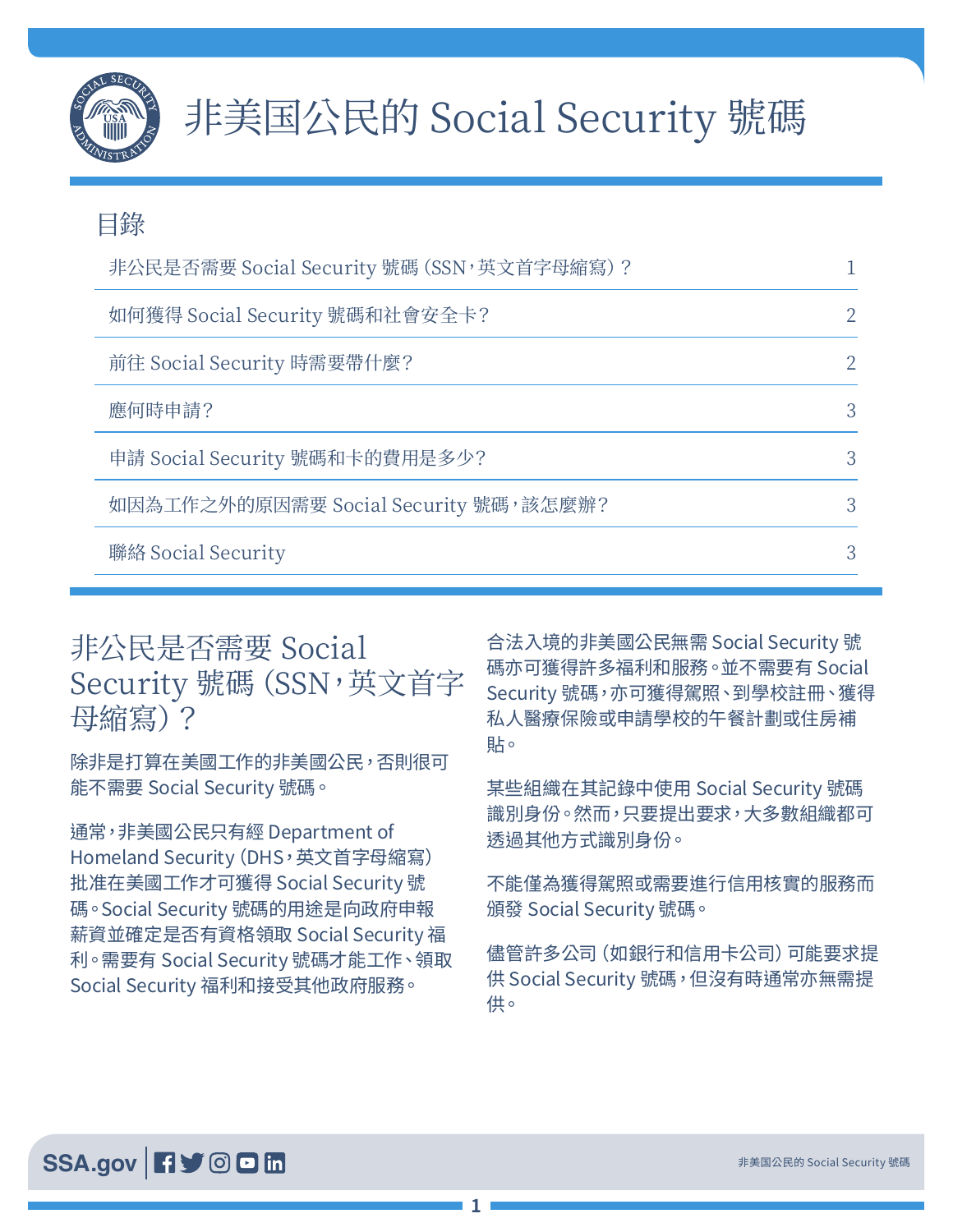# <span id="page-1-0"></span>如何獲得 Social Security 號 碼和社會安全卡?

移民可採用以下兩種方式:

- 來美國之前,可在所在國向 U.S. Department of State 申請移民簽證時遞交申請。在幾乎 所有的情況下,如在申請移民簽證時已申請 Social Security 號碼和社會安全卡,即無需在 美國前往 Social Security 辦事處.(有關更多資 訊,請查閱 *[www.ssa.gov/ssnvisa](https://www.ssa.gov/ssnvisa)*, 只有英文 版)。
- 如屬合法在美國居留,則須聯絡當地 Social Security 辦公室。(請查閱以下部分,了解需向 Social Security 辦事處遞交的文件)。

如果不是移民,可採用兩種方式,具體取決於簽證 狀態:

- 如屬合法在美國居留並計劃向 DHS 和 U.S. Citizenship and Immigration Services(USCIS,英文首字母縮寫)申請工作 許可或合法永久居民身份,即可申請 Social Security 號碼或補發卡。可在同一張 USCIS I-765 申請表(*Application for Employment Authorization*【工作授權申請】)或 I-485 表 (*Application for Lawful Permanent Residency or to Adjust Status*【合法永久居留或身份調 整申請】)上辦理。(有關更多資訊,請查閱 *<https://www.ssa.gov/ssnvisa/ebe.html>*,只有 英文版)。
- 如屬合法在美國居留,且簽證允許工作,則須聯 絡 Social Security 辦事處申請。

前往 Social Security 時需要 帶什麼?

#### 需要證明身份和有工作許可的移民身 份。

要證明身份和有工作許可的移民身份,應出示現 有美國移民文件和未過期的外國護照。可接受的 移民文件包括:

- I-551 表(Lawful Permanent Resident Card, Machine-Readable Immigrant Visa【合法永 久居民卡和機讀移民簽證】)。
- 顯示有工作許可入境類別的入境章戳。
- I-94(*Arrival/Departure Record*【入境/離境記 錄】)。
- I-766 表(*Employment Authorization Document*【就業授權文件】或 EAD)。

交流訪問者:如是拿 J-1 或 J-2 簽證的交流訪問 者,還需查看 DS-2019(Certificate of Eligibility for Exchange Visitor Status【交流訪問者資格證明】) *or EAD*。如是拿 J-1 簽證的學生、實習學生或國際 訪問者,則須提供擔保人出具的信函。該信函應使 用擔保人信箋,並有批准就業的原始簽名。

國際學生:如是拿 F-1 或 M-1 簽證的學生, 需要查看 I-20 表、Certificate of Eligibility for Nonimmigrant Student Status(非移民學生 身份資格證明)or Designated School Official (DSO) letter(指定學校官員 (DSO) 證明信)。 有關學生必須提供的其他文件的資訊,請查 閱 *[International Students and Social Security](https://www.ssa.gov/pubs/EN-05-10181.pdf)*  Numbers[\(Publication No. 05-10181\)](https://www.ssa.gov/pubs/EN-05-10181.pdf)(國際學生 和社會安全號碼)。

#### 需要證明年齡。

如有外國出生證明或者可在 10 個工作日內取得, 則須出示。如果沒有,可考慮用其他文件(如未過 期護照或由 DHS 簽發的文件) 證明年齡。

#### 需要填寫申請表。

需要填寫 SS-5 表(*[Application for a Social](https://www.ssa.gov/forms/ss-5.pdf)  [Security Card](https://www.ssa.gov/forms/ss-5.pdf)* (Form SS-5)【申請社會安全號碼 卡】)。

重要:所有證件均須是原件或經發證機關認證的 副本。不接受複印件或公證的文件副本,也不接受 顯示已申請相應文件的收據, 但一份文件可用於 兩個目的。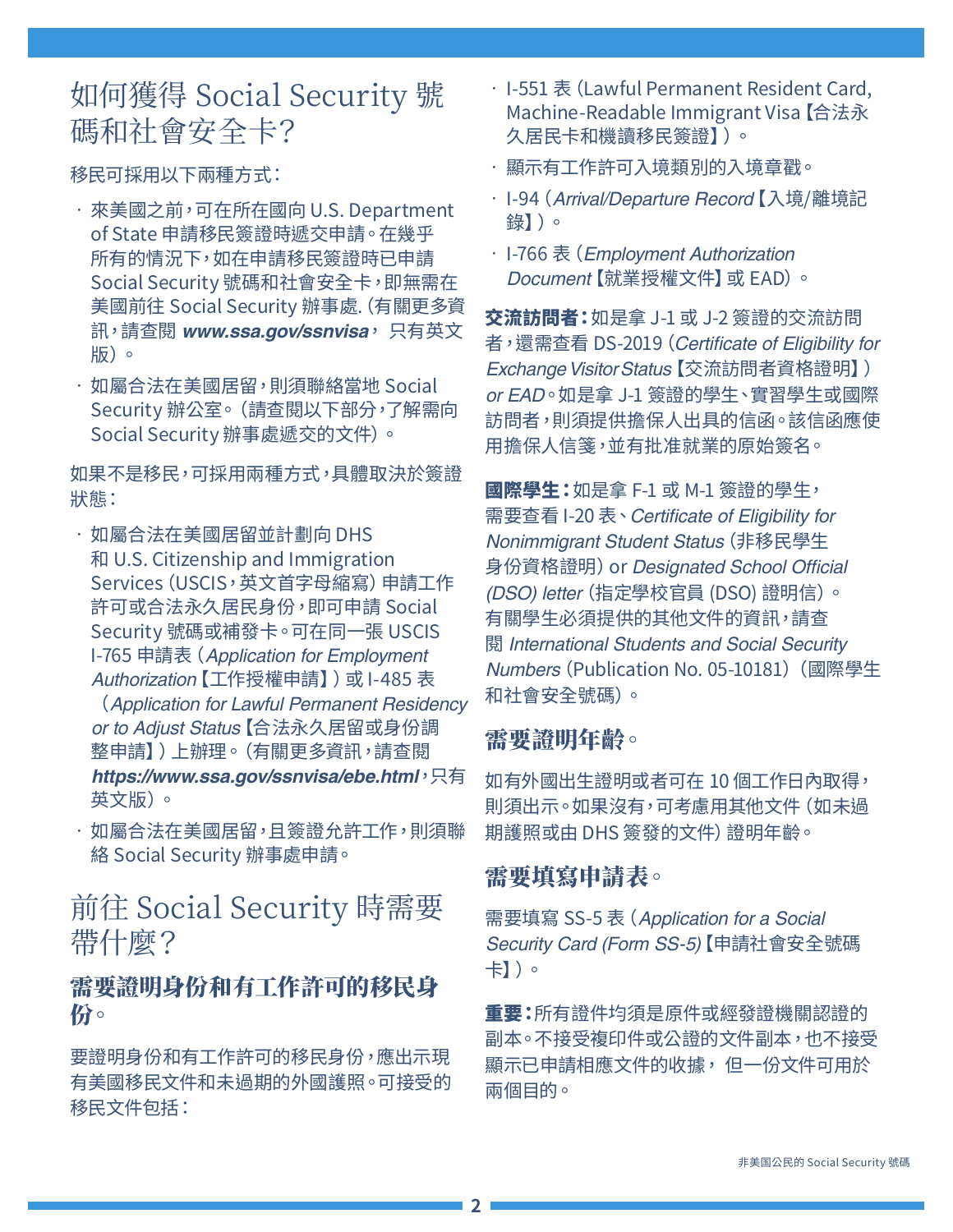<span id="page-2-0"></span>例如,DHS EAD 可用作身份和有工作許可移民身 份的證明,而出生證明或護照可作為年齡證明。但 是,必須提供至少兩份單獨的文件。

### 應何時申請?

如果無法使用上述表格之一申請,建議在抵達美 國後等待 10 天再申請 Social Security 號碼,便於 線上驗證 DHS 文件,加快處理 Social Security 號 碼申請。

收到所有資料並與頒發機關驗證了證明文件後, 即會將 Social Security 號碼卡儘快寄出。

## 申請 Social Security 號碼和 卡的費用是多少?

申請 Social Security 號碼和卡完全免費。

### 如因為工作之外的原因需要 Social Security 號碼,該怎麼 辦?

如未獲得 DHS 批准在美國工作,要想獲得 Social Security 號碼,則需證明有正當的非工作理由。這 種情況可能發生,例如,如果州法律或聯邦法律要 求,必須有 Social Security 號碼才能從已確立資 格的福利計劃領取福利。

如爲納稅而需要 Social Security 號碼,且未獲 得在美國工作的許可,可向 Internal Revenue Service(IRS,英文首字母縮寫)申請 *Individual*  Taxpayer Identification Number(個人納稅人識 別號)。親自前往 IRS 或撥打 IRS 的免費電話號 碼 1-800-TAXFORM (1-800-829-3676), 索取 W-7 表(Form W-7, *Application For An Individual*  Taxpayer Identification Number【個人納稅人識別 號申請表】)。

如果某家企業或政府機構要求提供 Social Security 號碼,且未獲得可在美國工作的許可,請 詢問是否可透過其他方式核實身份。在大多數情 況下,不需要 Social Security 號碼即可獲得所需 服務或許可證。

# 聯絡 Social Security

有幾種方法可以聯絡我們,包括線上、電話和親自 上門。我們可解答您的疑問,為您提供服務。85 多 年來,Social Security 在千百萬人的各個人生階 段提供福利和財務保障,協助保障他們的今天和 明天。

#### 造訪我們的網站

要辦理 Social Security 相關事務,造訪 *[www.ssa.gov](https://www.ssa.gov/)* (只有英文版)網站最方便,可隨 時隨地辦理很多事情。

- 申請 [Extra Help\(額外補助\)支付 Medicare 處](https://www.ssa.gov/i1020/) [方藥計劃的費用。](https://www.ssa.gov/i1020/)
- 申領大多數種類的[福利。](https://www.socialsecurity.gov/applyforbenefits)
- 查找各[種出版物](https://www.ssa.gov/pubs/)。
- 獲[取常見問題解答](https://faq.ssa.gov/)。